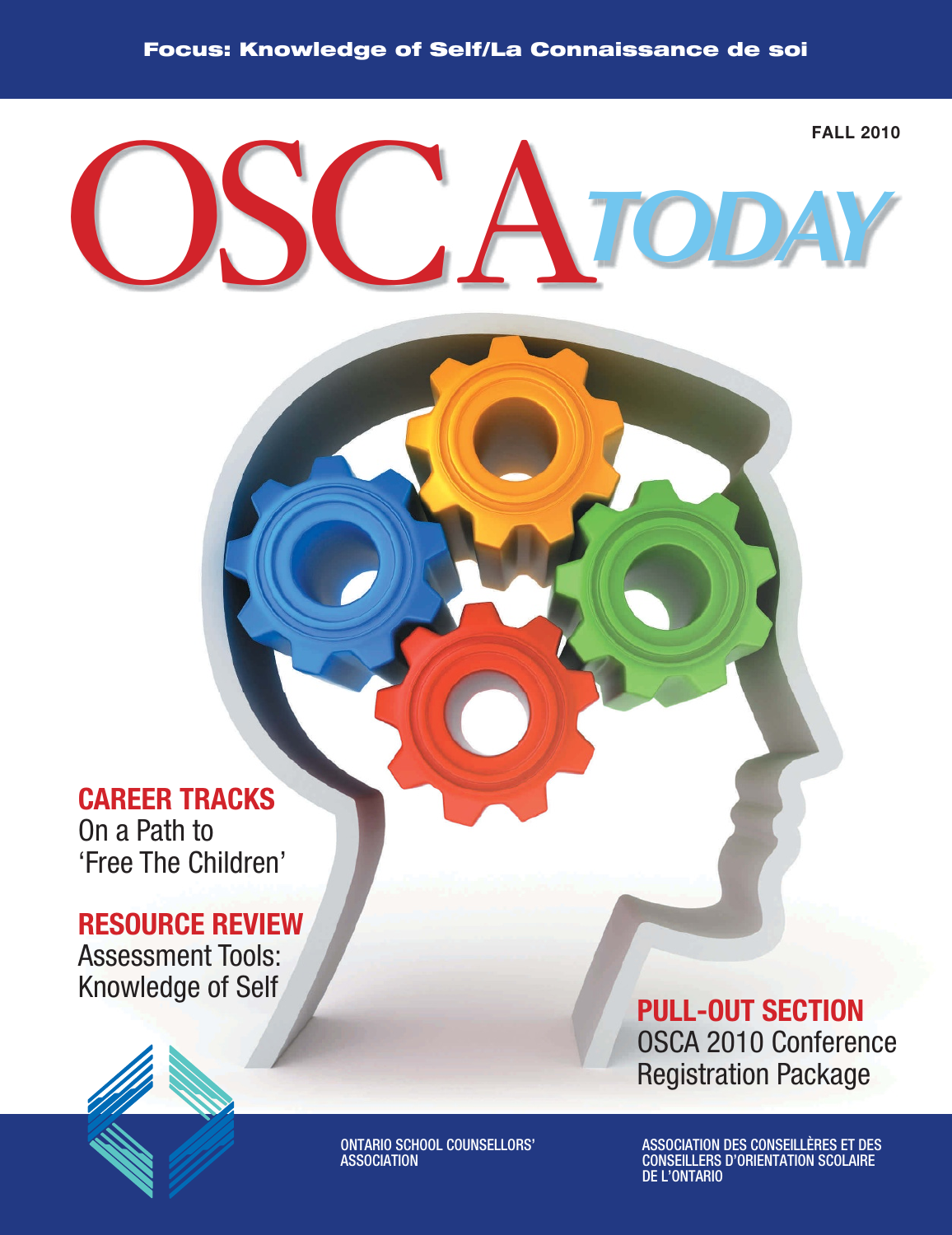# Send Your Students on a Journey of Self-Discovery

By Molly King, PDSB; Richard Coulson, DDSB; and Kelly Clark

verything that gets in the way<br>
of students reaching their<br>
potential is due to lack of<br>
knowledge of self. That's a<br>
heavy statement, but consider this: of students reaching their potential is due to lack of knowledge of self. That's a

It is well documented that **respect** is the number one indicator for success. Without respect, students have low self-esteem, give into peer pressure and are affected by bullying. With respect, students are open to learn and share with their peers. This helps everybody discover their interests and gain the knowledge of self necessary to make career choices and future goals that align with their potential.

Pause for a moment and think of a student at your school who is truly happy.

Their happiness is built on their interests and pursing their interests—things that are earned and lasting. There is something really fair about this that levels the playing field. Everybody has interests-you can't buy interests and you can't sell interests. They are there for everybody to discover and share.

While teaching in Canada and England as a full-time teacher and supply teacher my experiences ranged from Kindergarten to Grade 12 Classes for Special Education to Gifted and ESL Students. It was amazing because regardless of age, ability or demographic you see the same things in every classroom: Everybody knows that respect is important, but there is a lot of confusion around 'how' to build respect.

It's so frustrating to see students focus so much time and energy



Gr. 6 DSBN Teacher Wayne Hodgson with Nicole Wachner, Liam Pollock & NOBODY turned SOMEBODY!

trying to 'fit-in' by being the same as everybody else. All this lost opportunity to figure out the interests that make them unique and then reach their potential by using their 'differences' to make a difference.

All the stories we love center around this universal challenge of self-discovery and the roller-coaster rides we go on in order to get there. The success of 'The Breakfast Club', 'Pretty in Pink', and other John Hughes Films reflect this common experience. We cheer on the main character and finally they come back to the age-old conclusion: how exciting and simplified life becomes when you finally decide to relax and 'be yourself'.

So much of this heartache can be avoided by simply giving students the opportunity to explore who they are.

As educators we have an incredible opportunity and responsibility to steer students away from the age-old epidemic of trying to build self-esteem through superficial means that preoccupy students from gaining knowledge of self.

But how do we give students this opportunity? Classes have up to 30 students and only one teacher. With the entire curriculum to cover, where is there time to guide each student in discovering their very personal interests and experiencing them in action?

continued